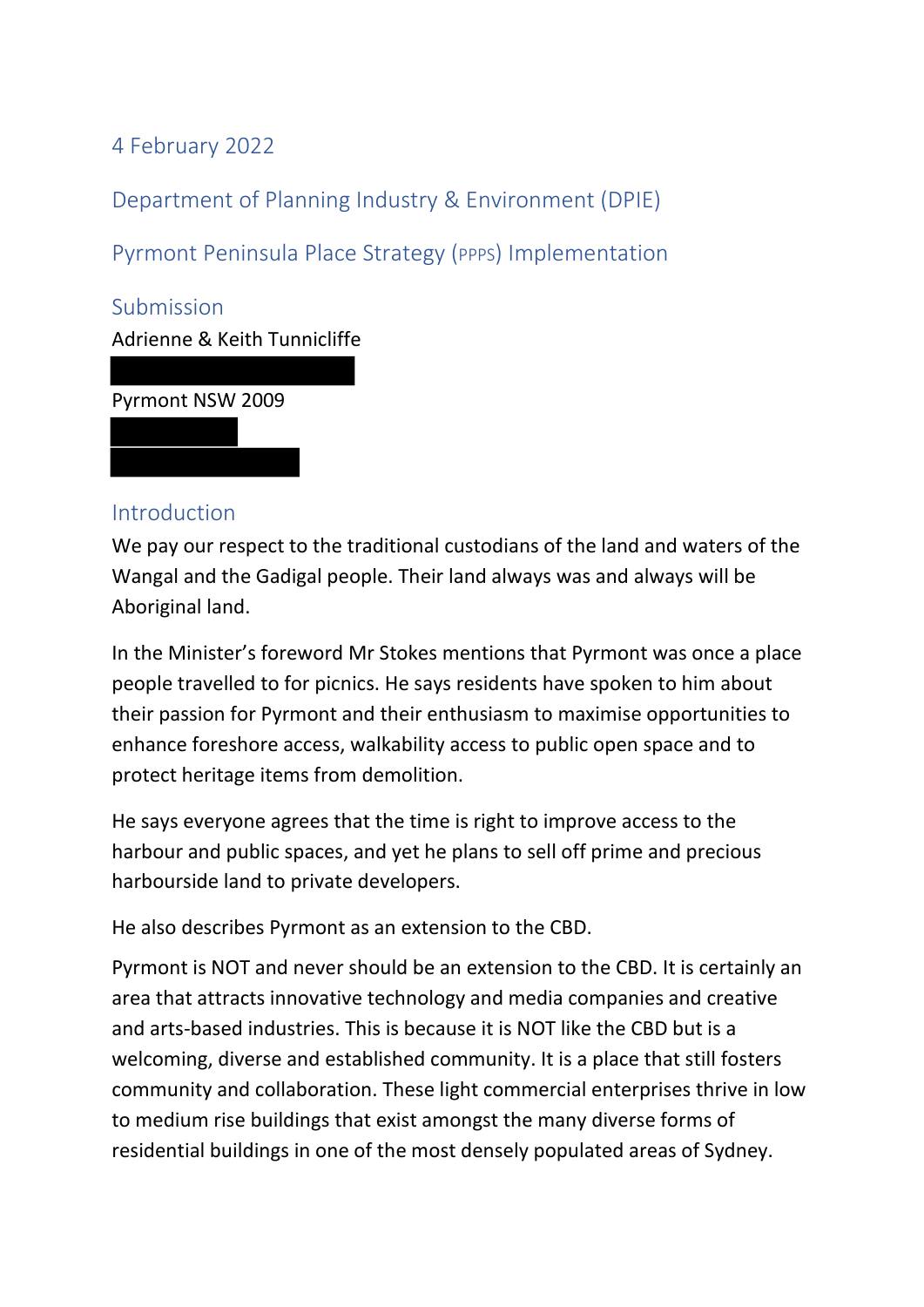These attributes will be diminished or lost if the proposed Pyrmont Peninsular Place Strategy is implemented with the proposed zoning and planning changes.

Throughout the document it is apparent that the major goal of the government is to take maximum commercial advantage of future private development on the peninsula. It will sell off public land with increased allowable height and building density capabilities to maximise their financial return and the potential profit for private developers.

For example, the document is based on 10 key directions. Number 1 is "Jobs and industries of the future".

Last at Number 10 is "A collaborative voice"!

Of the "Five Big Moves" the last is "More, better and activated public spaces".

On page 10 (About the Place Strategy) it states "the strategy is built on the aspirations of business, industry, visitors, local and future residents" an indication of the NSW government's order of priority that the aspirations of local and future residents comes last!

My submission covers four major areas of concern.

- Community Consultation and Collaboration
- The Transition Zone and Peninsula Height Strategy
- The Sites Capable of Change
- The Sub Precincts of Tjerruing/Blackwattle Bay and Pyrmont Village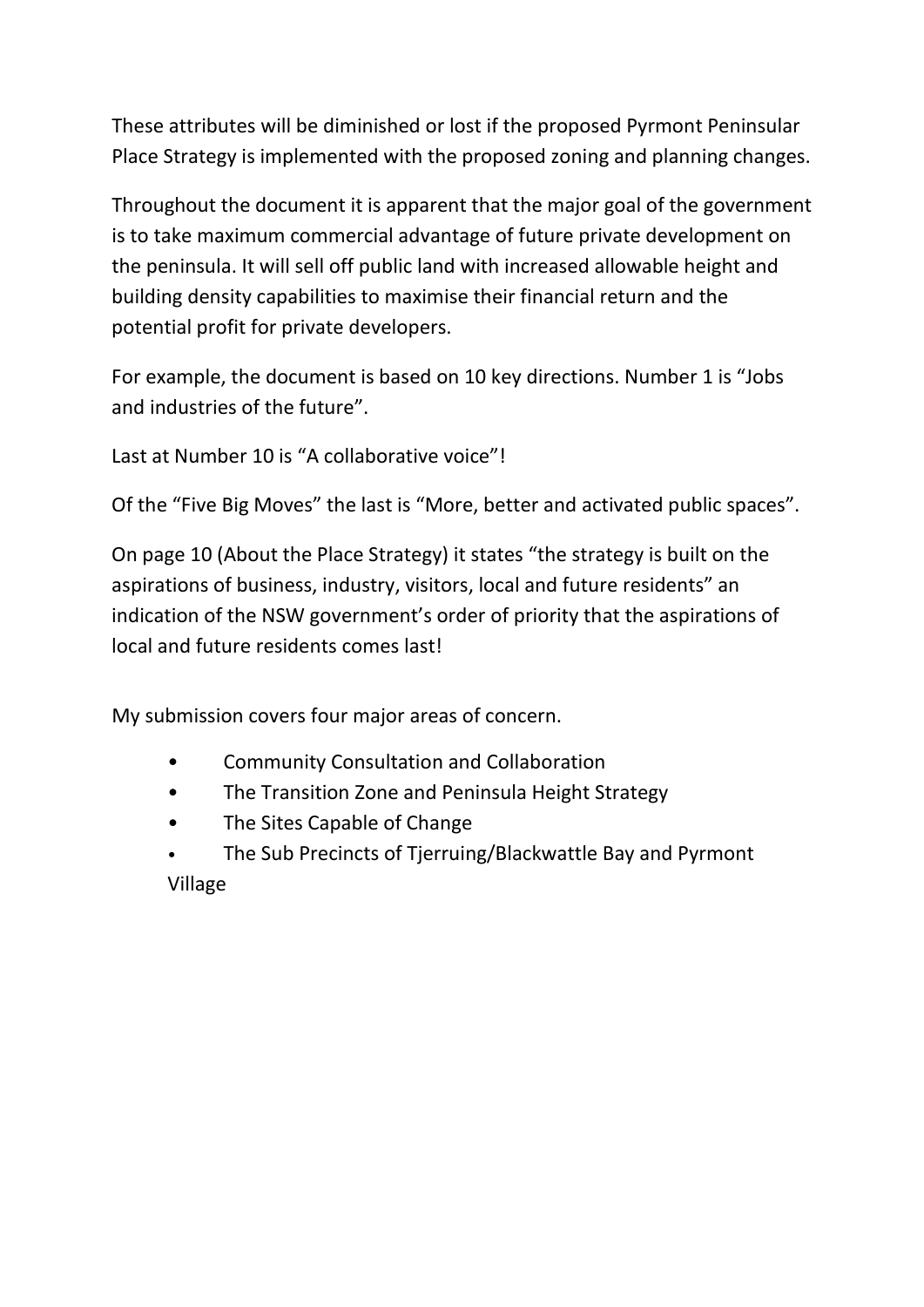# 1.Community Consultation and Collaboration

The Purpose of the PPPS (p11) clearly outlines the governments agenda. Of the nine bullet points the first seven list first and foremost references to

- economic aspirations,
- economic transformation,
- promote the Peninsula as a jobs hub and economic driver
- identify sub precincts suitable for growth and change
- guide the location of new development

#### The last bullet point is

• establish a platform for multiple stakeholders to collaborate to deliver on the shared vision for the peninsular.

This is not happening, has never happened, and is clearly a very low priority for the government.

Throughout the document priority is consistently given to economic development and business interests and growth. Section3 Context is entirely about the economic context.

While this is important, preserving history, retaining publicly owned land, and opening up public space and improving access and amenity in the public domain is equally important.

No consideration has been given to the recommendations proposed by the community for incorporation into the plan. The Implementation report (p38) outlines the Next Steps in the implementation of the PPPS. Whilst there is reference to "engagement" with community groups, no mechanism for such is provided in the documentation.

With no formally recognized seat at the table, once again the voices of community groups such as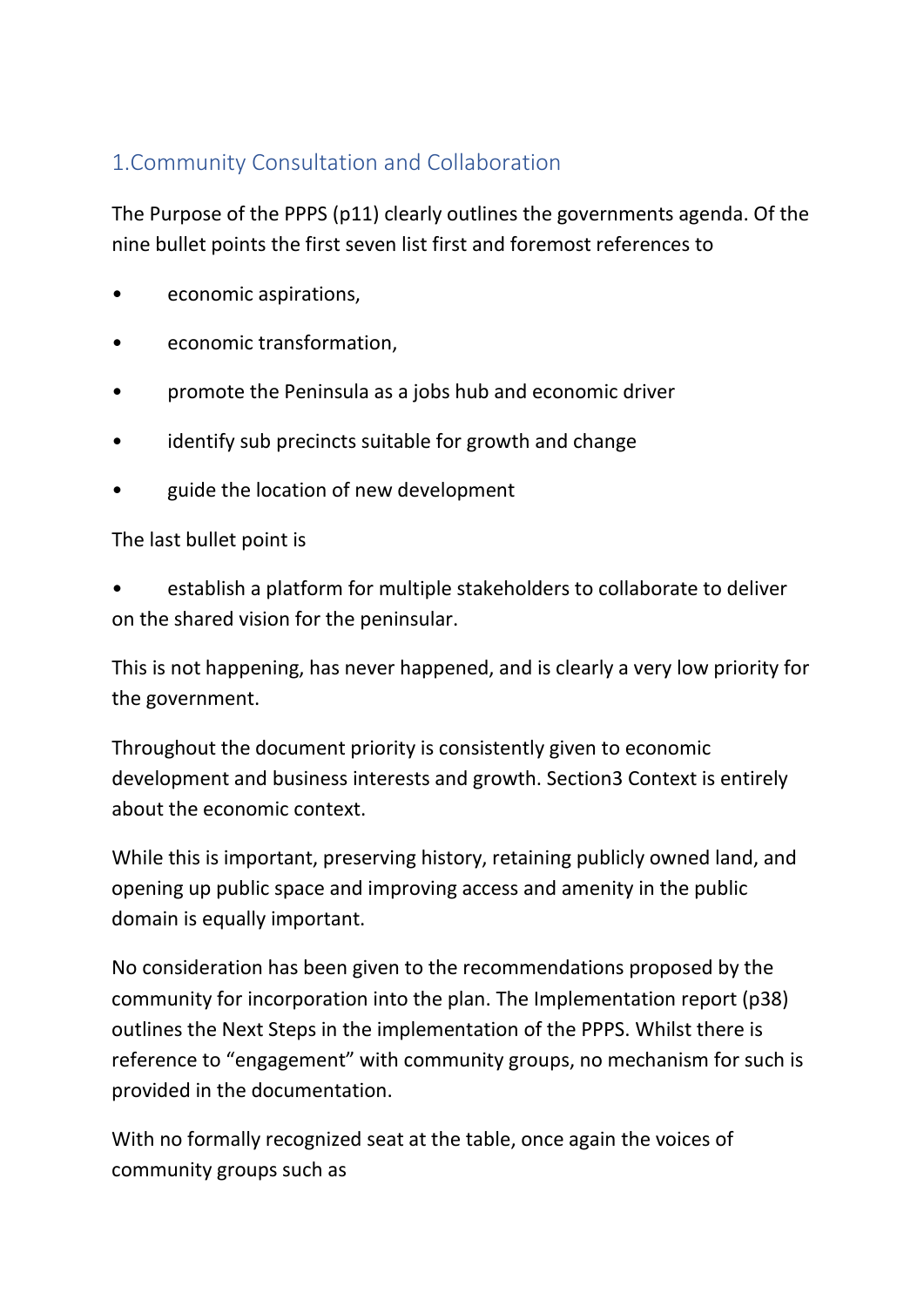- Pyrmont Action INC,
- Friends of Pyrmont Community Centre,
- Pyrmont Ultimo Chamber of Commerce,
- Council of Ultimo Pyrmont Associations (CUPA)
- Representation from Public and Affordable Housing residents and the
- Ultimo Primary School P&C
- Pyrmont Cares Inc.
- Pyrmont Community Group

and other community groups will not be heard during the next stage of implementation.

**We call on the NSW Government to require and support The City of Sydney to establish a PPPS Implementation Steering Committee to include community representatives to meet regularly to review and provide input to the proposed Implementation plans.**

## 2.Transition Zone

The Transition Zone was not identified explicitly in the Cabinet approved PPPS. Therefore, the question arises as to the validity of inclusion of this new element within the Implementation recommendations (p35).

We strongly oppose the introduction, without any consultation at all, of this "Transition Zone" and the height objectives for this zone.

The boundaries of the Transition Zone (map p35) include a small section of Bowman Street, already occupied by the towers and podiums of Jacksons Landing. All the Saunders Street/Quarry Master Drive/Jones Street precinct are occupied by medium density residential developments, including Public Housing.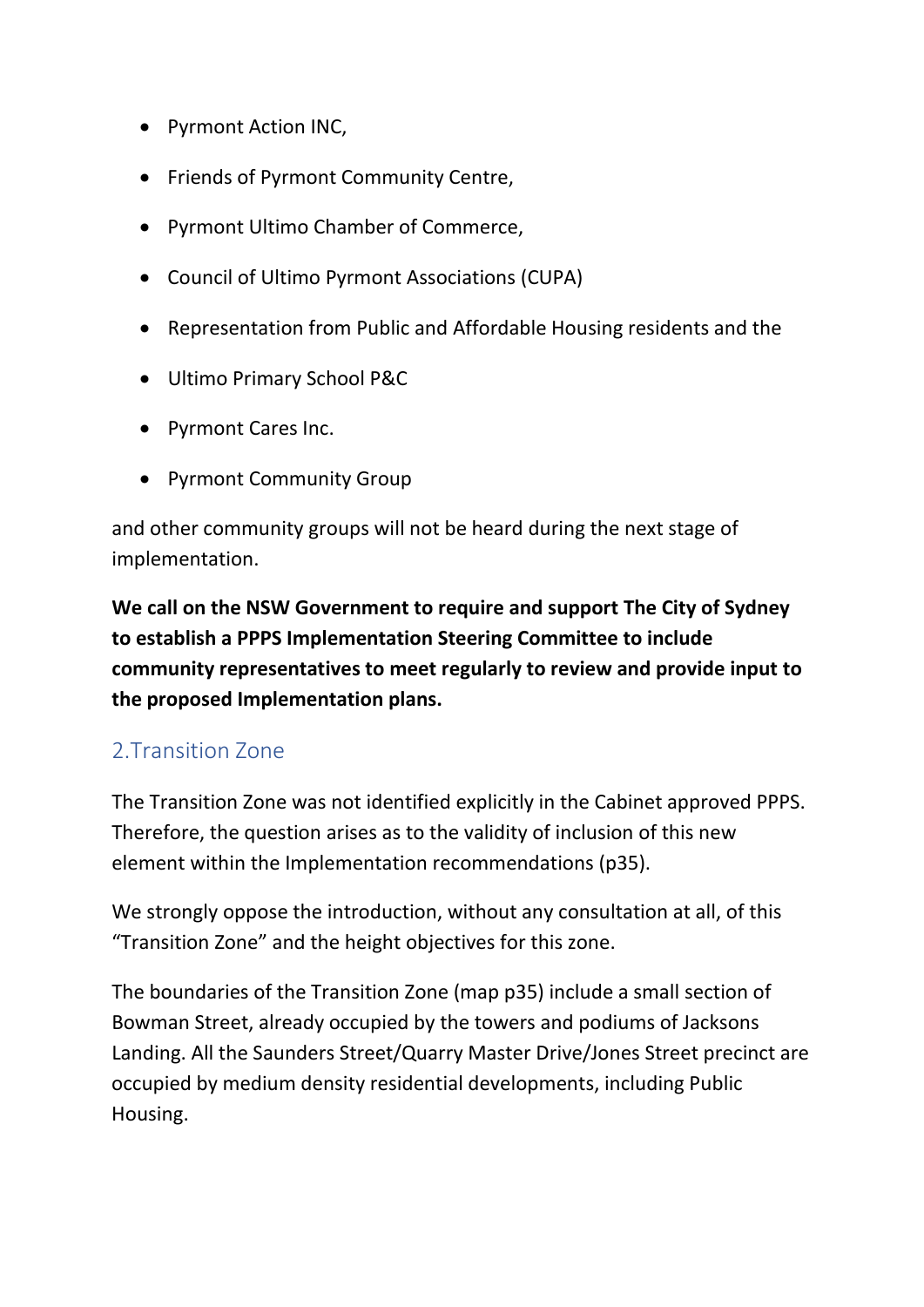John Street/Mount Street/Harris Street/Miller Street precincts, also incorporate medium density residential developments (including Public and Affordable Housing estates), as well as the Pyrmont Community Centre and the Maybanke Community Centre site.

Most of the existing development within this Zone sits harmoniously within the topographic character of the precinct, with newer developments in John St, Mount Street and Harris Street complementing the height profile of heritage buildings including those adapted for commercial uses as outlined in Direction 2 of the PPPS.

It is quite clear that new developments to a height of RL90 will not comply with the aspirations outlined in the PPPS.

The Transition Zone covers 3 sub-precincts – Blackwattle Bay, Darling Island and Pyrmont Village, all of which have place priorities. RL90 translates to 22-25 storey buildings.

### The PPPS (p49) cites

"transition building heights from Union Street (and higher land around Harris Street) to the harbour so taller building are located to respect privacy, open space (eg Union Square) views to and from the northern end of the Peninsula from the harbour, heritage items and existing buildings".

Harris Street is centrally located within the Pyrmont Village sub-precinct and the PPPS recommends (p75)

"ensure new development complements the low-medium rise built form, heritage items and conservation areas and the special qualities of Harris Street"

Blackwattle Bay sub-precinct (PPPS p67) seeks to

"establish controls to ensure development protects sunlight to existing and future open space" and

"reinforce Sydney's peninsula street character of streets extending to the water's edge"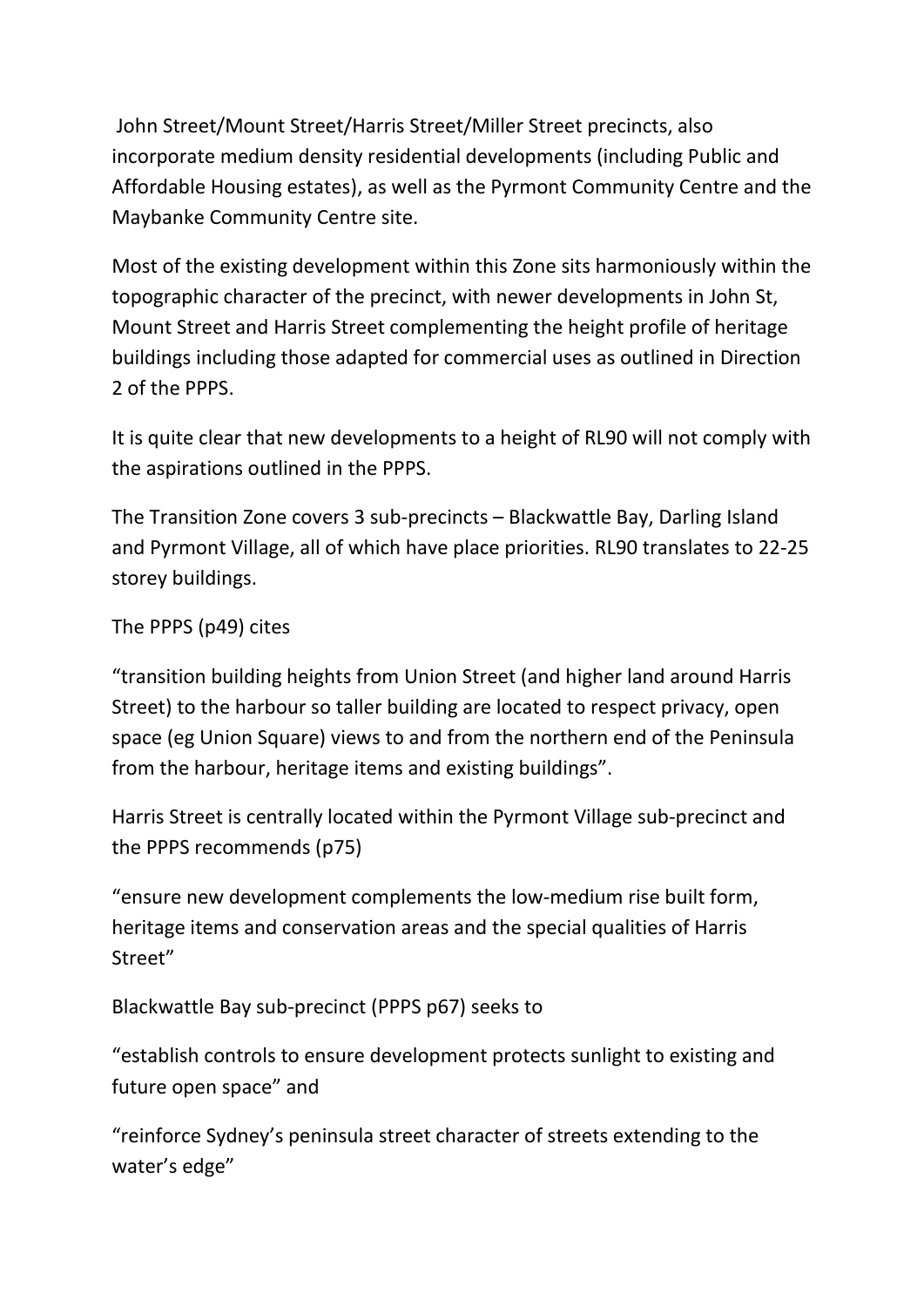The introduction of the Transition Zone, and the Height Objectives for this Zone which indicate a maximum height of RL90 up to the northern boundary of the Transition zone around 120m north of, and parallel with Union Street, along Bowman Street and along Bank Street does not fulfil the aims of the PPPS.

**We call on the government to remove the Transition Zone which allows building heights up to RL90 on the basis that such heights in these subprecincts will compromise sunlight, privacy, views, heritage, and public open space.**

# 3.Sites Capable of Change

The state government intends to accommodate several thousand more people in Pyrmont and Ultimo. This will be achieved by promoting the construction of high-rise, high-density apartments. Some existing buildings will therefore be replaced.

So which buildings are "capable of change"?

Discussions with Department representatives reveal that:

- Heritage buildings have some legal protection, and
- It is difficult to acquire strata-titled high-rise buildings with multiple owners.

The Department will therefore seek to acquire buildings owned by the Government or by individuals, i.e. public housing, affordable housing and individually owned houses.

Potential development and renewal on these sites will contribute towards the up to 23,000 new jobs and up to 4,000 new dwellings forecast under the PPPS. Owners of high-rise strata title apartments need not be afraid.

Everyone else should be. Department representatives agree that public and affordable housing are most at risk.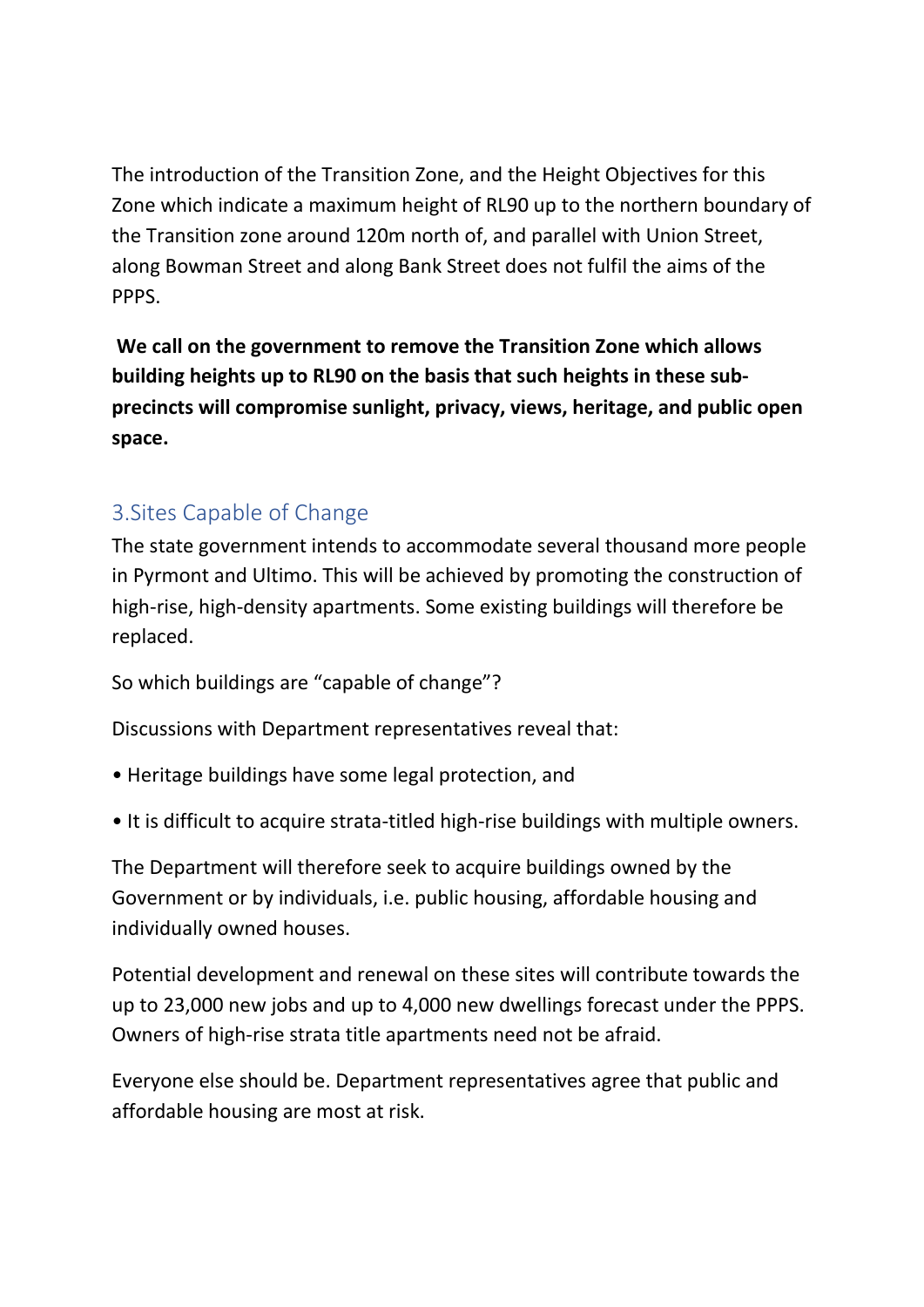They say that it is not their intention to concentrate on these buildings, but that is the most likely outcome of their approach.

The first thing to note is that these sites were identified in complete absence of input from members of the local community, especially those most at risk of being removed from their homes, ie Public and Affordable Housing tenants.

Six such sites in Pyrmont are included in Fig 6 – the Bowman Street Public Housing; the John Street/Harris St Affordable Housing; the Public Housing sites between Upper Mount Street and Harris Street; the Public Housing in the Quarry Master Drive/Saunders Street/Jones Street precinct; and that on the corner of Wattle Street and Wattle Crescent. There is one Public/Affordable Housing complex in Ultimo (East of Wattle Street), the Henry Ave/Jones Street complex, also identified as capable of change.

**We call on the NSW Government to guarantee retention, in public ownership the seven Public/Affordable Housing sites identified as "capable of change" (Fig 6, p11) and retain them specifically and solely for that purpose. If they are redeveloped residents should be housed temporarily and resettled within their community and their social networks.** 

It is difficult to comprehend the identification of the Nokia Building (cnr Bowman/Harris St) and the recently completed 21 Harris Street opposite to the South, as sites "capable of change". These commercial buildings are located near the foreshore and any redevelopment involving an increase in height would completely block views and sunlight from much of the surrounding residential development and would be contrary to the Pyrmont Village place priority (PPPS p75) which states:

# **"ensure new development complements the low-medium rise built form, heritage items and conservation areas, and the special qualities of Harris Street"**

Similarly, any increase in height of the existing office buildings in Bank Street would further plunge the area between Bank St, Quarry Master Drive/Saunders St and the high point of Harris St further into darkness,

**The existing height parameters for these sites as proposed in the current LEP should be retained.**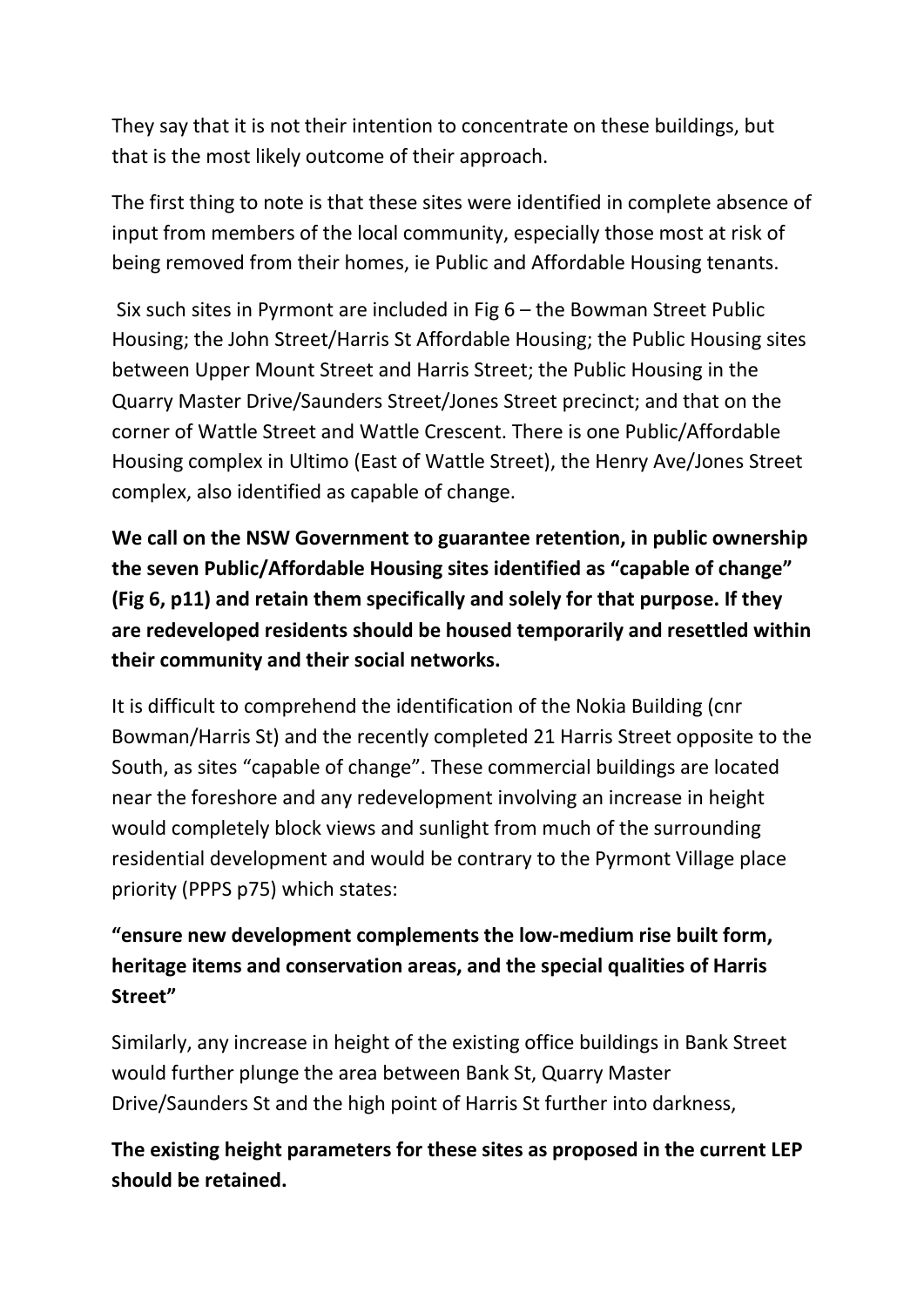## Sub-Precincts

### Blackwattle Bay Sub-Precinct

The PPPS plans for Blackwattle Bay are completely at odds with the INSW State Significant Precinct Plans.

It is hard to see the point of commenting on the plan for Blackwattle Bay, when the Urban Design Report contains this caveat:

## **Note: The INSW proposal for Blackwattle Bay is subject to a separate planning assessment process as a State Significant Precinct.**

The INSW proposal flies in the face of all the assurances of the PPPS.

The PPPS Bay Interface Zone states

"Located at the bay edges of former dockland sites (Darling Harbour and Blackwattle Bay) that are undergoing renewal for commercial, cultural and entertainment uses. These zones allow for a more intensified urban experience of the harbour edge that engages with the existing character and reinterprets the historic working harbour, while providing where feasible a continuous foreshore walk of 20 metres, with an additional 10 metres for retailing and outdoor seating where appropriate."

The PPPS Height Strategy (p36 states

"Within the Bay Interface Zone:

17. New buildings are to ensure protection of the harbourside experience for public gatherings, pedestrian and cycle movement and enjoyment of the water as set out under the peninsula wide objectives.

18. New buildings will provide an appropriate response to the character of Pyrmont's foreshore in a reinterpretation of the working harbour."

There is no way that 45 storey residential towers on the waterfront can meet any of these objectives.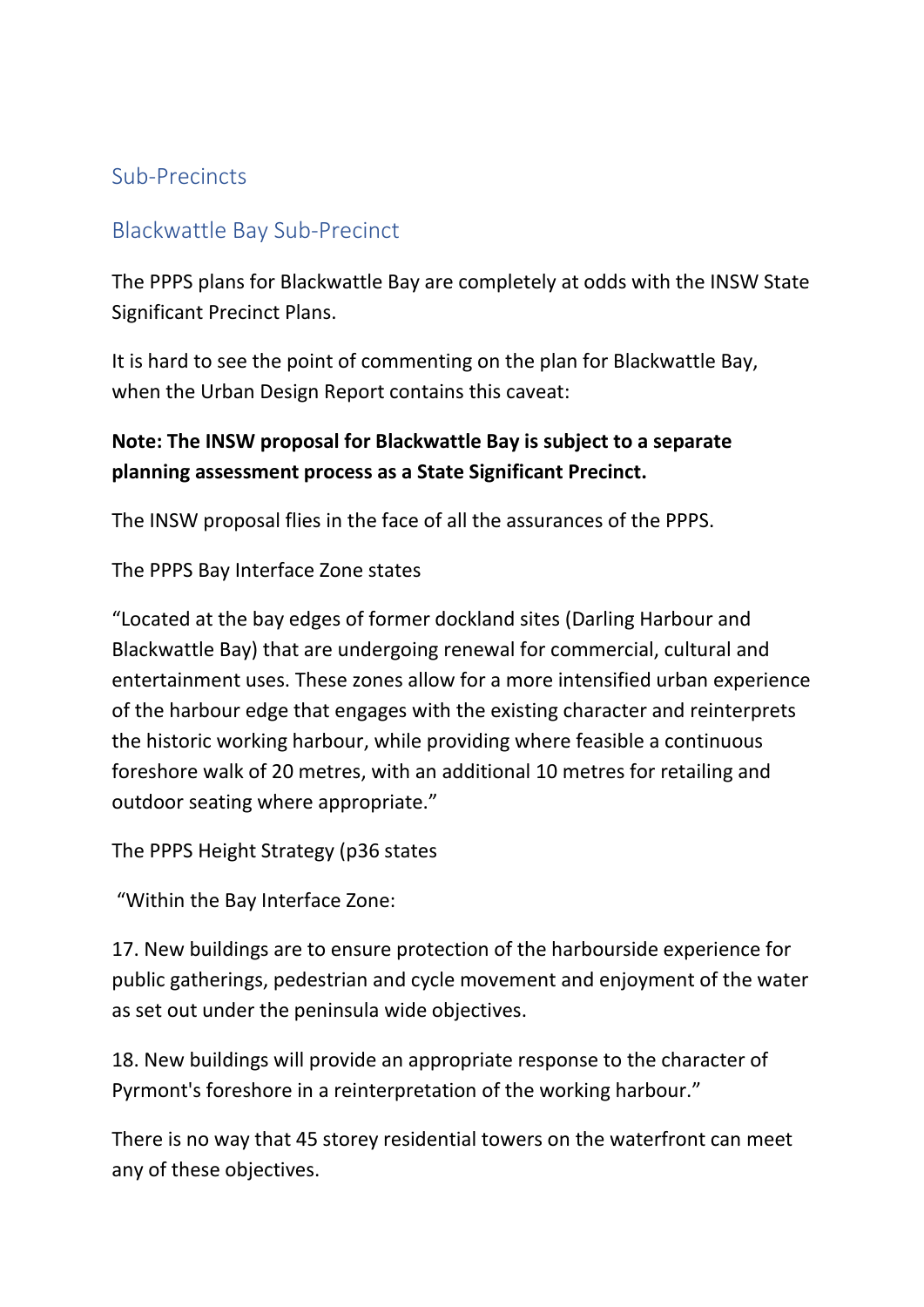The foreshore of Blackwattle Bay must provide a "world-class continuous harbour-edge walk - a strategic objective of NSW Government … to connect key public spaces, cultural and entertainment destinations, … allowing people to engage with and appreciate the natural setting of the harbour from Woolloomooloo to the Bays Precinct. The water interfaces, particularly in Blackwattle Bay, Darling Harbour and Cockle Bay are key areas of recreation, gathering and celebration which centre on the water which is actively used for civic and sporting events as well as other water-based activities."

Significant features and possibilities are ruled out by the INSW State Significant Precinct Plan

- Continued water access for dragon boaters and other passive boaters.
- Children's access to play in shallow water
- Small public boat mooring for visitors to the Fish Market
- Harbour views from Pyrmont and Ultimo towards Glebe
- Harbour views from Glebe towards Pyrmont and Ultimo

•A world-class harbourside promenade of 30m (not the narrow walkway proposed)

• Bank Street, instead of a promenade as PPPS suggests, would become a wind tunnel

• The foreshore park designed and proposed for many years would be sacrificed to the greed of property developers

Instead there will be

- increased demand for school places (denied by Department of Education)
- increased demand for residential car parking
- massively increased traffic (especially when Bowman Street carries more traffic and the Glebe Island bridge reopens (according to the PPPS plan)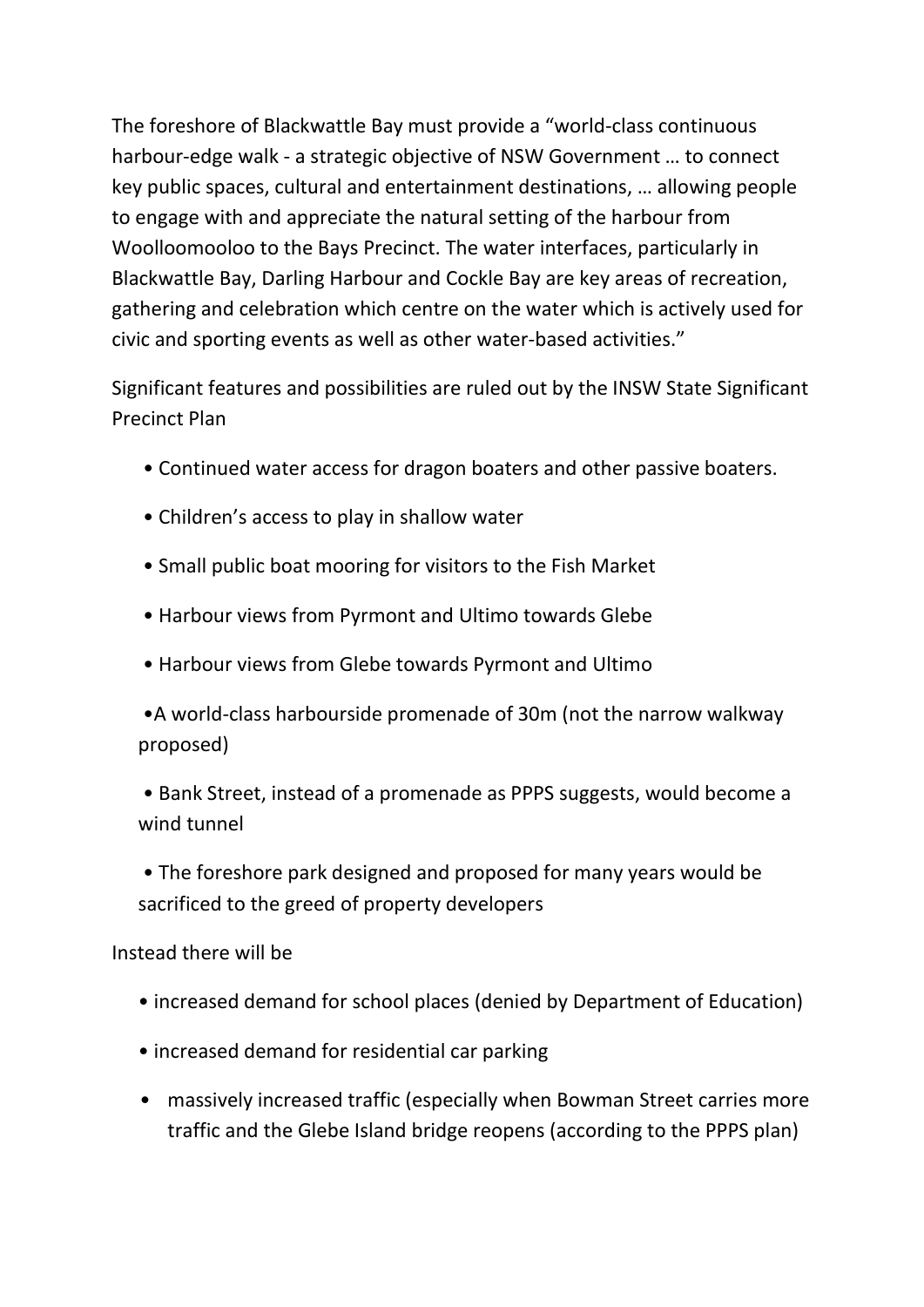- Fumes and noise from ANZAC bridge which would prevent residents and workers in the high-rise buildings jammed against the Western Distributor from opening their windows
- Minimal green space and dangerous wind tunnels

The Blackwattle Bay sub-precinct should be designated part of the Harbour Interface with similar controls to Pirrama sub-precinct. It has much in common with this adjoining site. The plans for this site should reflect this.

The Bay Interface Zone in which Blackwattle Bay has been designated is inappropriate. Blackwattle Bay should not be treated as a satellite CBD. It bears no resemblance to Cockle Bay and Darling Harbour. It is removed from the CBD. Its proximity to the new fish market and situation on the part of the harbour which is already a centre for recreational water activities makes it a perfect site for passive and active recreational activities and a centre for cultural and artistic activities

The proposed high-rise, high-density INSW plans for Blackwattle Bay have been roundly rejected by the people of Sydney as is evidenced by the unprecedented number (greater than 2000) of submissions objecting to it.

It is vital that the INSW proposal for high rise residential towers be scrapped, so that genuine community engagement can be undertaken on Blackwattle Bay foreshore. It is a special part of the Pyrmont peninsula, and provides the opportunity for a world-class foreshore walk, honouring its industrial heritage, providing access to the water for recreational activities, playing space for children and young people, an entertainment precinct, a high-quality pedestrian and cycling network, public boating facilities. It would be the perfect site for a National First Nations Art and Cultural Centre in recognition of our indigenous, honouring our Aboriginal heritage.

All these objectives outlined in the Blackwattle Bay Sub-Precinct Plan are possible, provided the INSW is not pursued, and is acknowledged by government to be inimical to the aims of the Pyrmont Peninsula Place Strategy.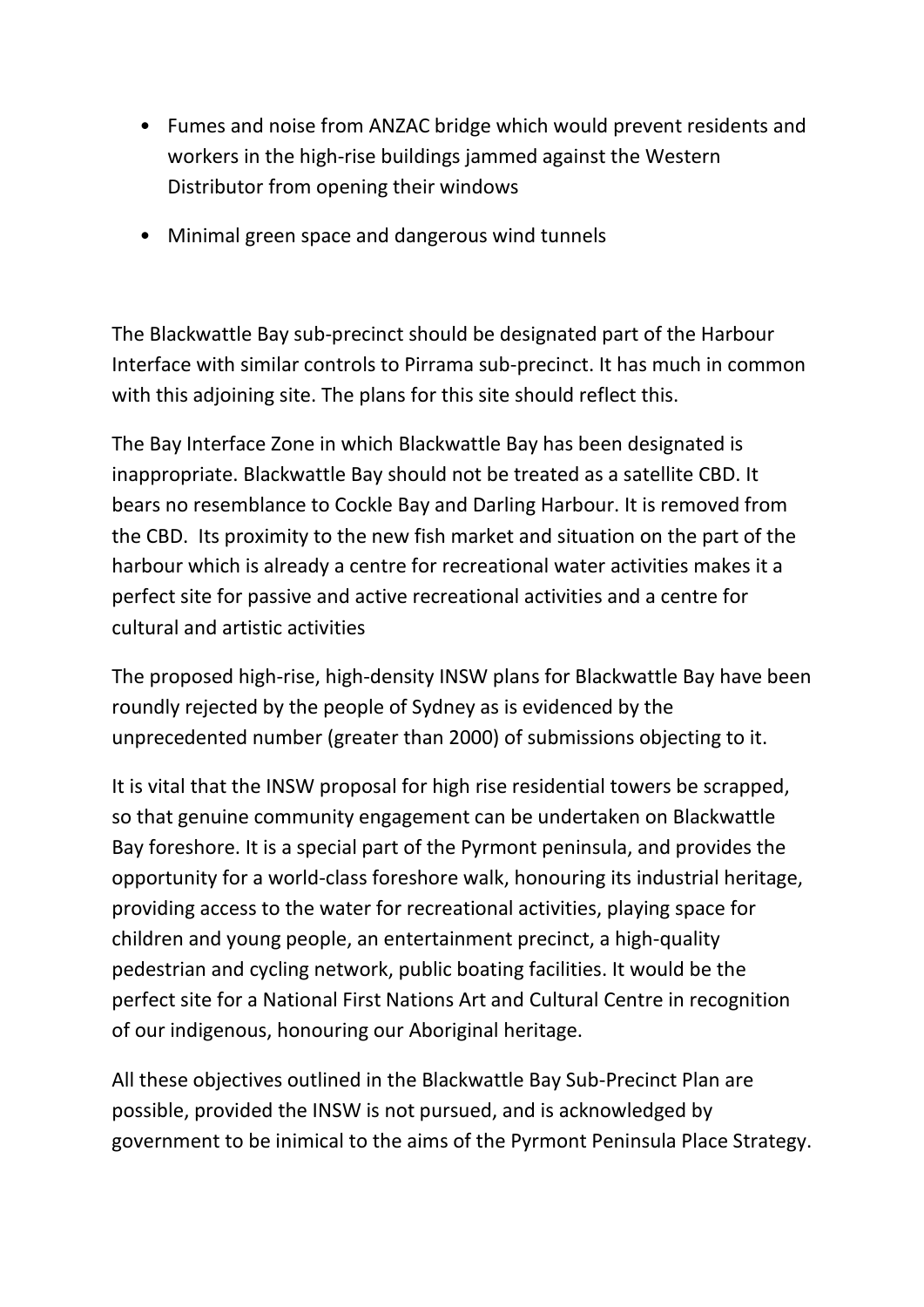**We call on the NSW Government to abandon its plans for dense high rise commercial and residential buildings and work constructively and collaboratively with community groups and stakeholders to establish a world class tourist, entertainment and cultural precinct in Blackwattle Bay/Tjerruing.**

# Pyrmont Village Sub Precinct

The Pyrmont village needs revitalisation. What is needed are facilities and infrastructure which attract visitors and locals to visit and remain in the village precinct, not just speed through or around it. There are two proposals which have not been included in the PPPS that would make a huge contribution to making Pyrmont Village a destination.

Three years ago, it was proposed by Friends of Pyrmont Community Centre to reconfigure and reanimate Union Square. As the PPP Strategy does not take the opportunity to make Union Square more accessible and usable by the public, we restate their ideas.

Union Square is the community's natural outdoor venue. It comes into its own on ANZAC Day and for Christmas Carols when seats, awnings and a sound system are provided by local bodies. Due to its present configuration, however:-

• it does not lend itself to other community or commercial occasions

• there are many steps from top to bottom, not well marked, and many people have tripped or fallen on them

- level spaces are few and narrow
- the largest level space is occupied by the war memorial.

These concerns can be addressed, so that Union Square can be used by the community for concerts and other events, and by businesses for regular markets and pop-up events.

The main obstacle is the central position of the War Memorial. It was moved here from its original site in 1998, when this part of Union Street and Pyrmont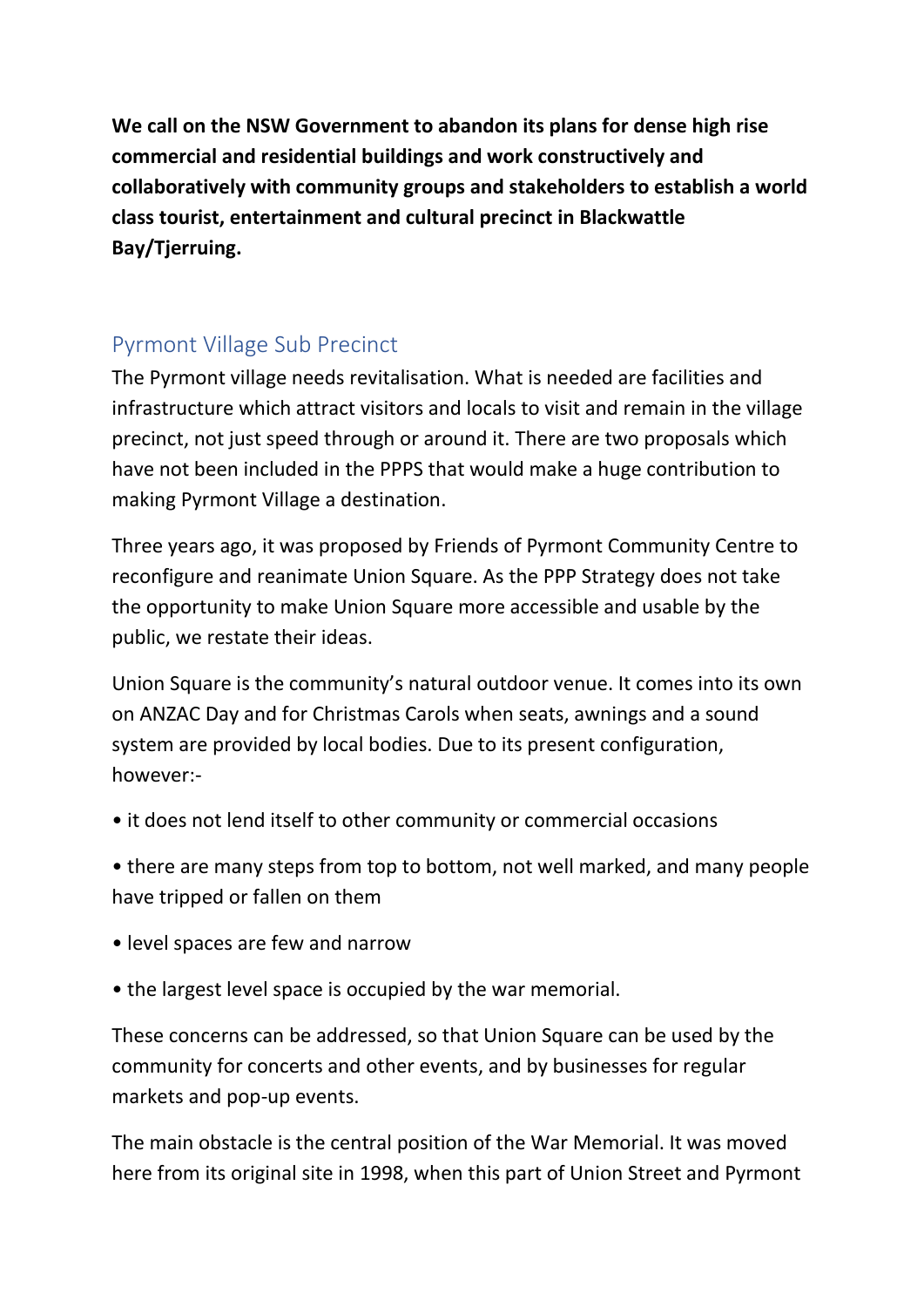Bridge were closed to vehicles. It would not be difficult to move it again, to the narrow end of Union Square, nearer to Pyrmont Street. The Memorial would command the view from Harris Street and Pyrmont Street, allowing the wider part of the square to become an amphitheatre venue for concerts, plays, popup markets etc. with tiered step seating down from Harris Street. The social and commercial benefits would greatly outweigh the cost of the work.

This would contribute positively to the revitalisation of Pyrmont Village.



This is a rough sketch just to indicate the possibilities!

The second proposal is for a regional Maybanke Community Sports and Recreation Centre.

The Pyrmont and Ultimo communities have long sought (since 2006) the redevelopment of the site of the moribund Maybank Community Centre as a Community Sports and Recreation Centre. It would be a place where people,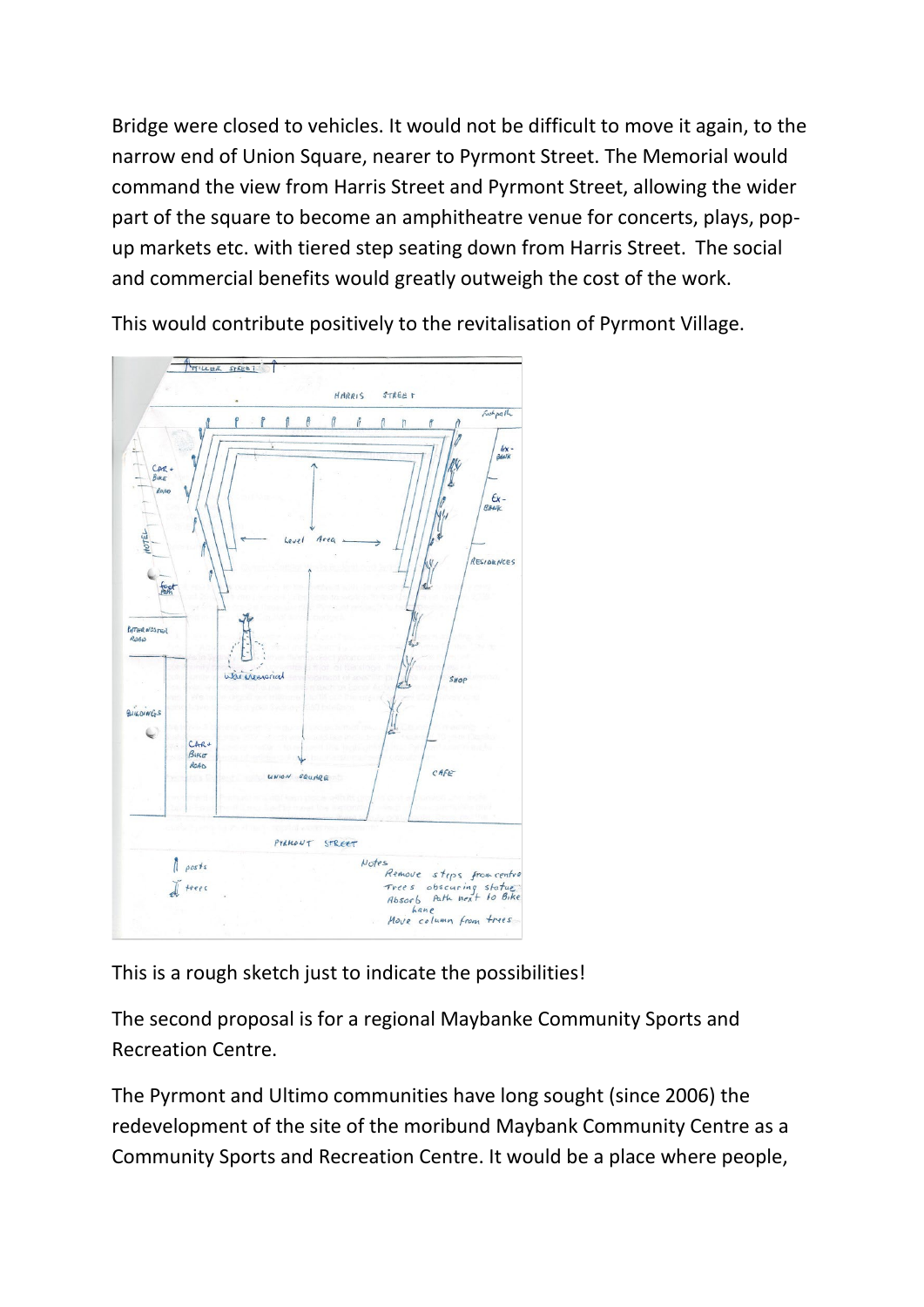including the many younger school-aged children, can come together to form teams, train, and compete with teams from other areas. It is envisaged as a regional facility serving not just Pyrmont and Ultimo residents and workers, but also those from nearby suburbs who also have no access to full-sized courts capable of enabling competitions, similar in scope to the popular Ian Thorpe Aquatic Centre in Ultimo.

We have long advocated the social benefits of team sports and the community cohesion they engender. The City of Sydney and NSW Government would serve the community best by supporting a regional centre also accommodating a gym being centrally located within the Pyrmont Peninsula and well served by public transport; and attracting people to the Pyrmont Village, thus boosting trade and commerce in the Harris Street precinct. It could be funded by developer contributions, those raised by development of Key Sites.

A redeveloped Maybanke could accommodate:

- Outdoor and indoor recreational activities for children and youth
- multipurpose sports courts
- a gym for adults aged 20 to 35 and young people with focused programs, including those who cannot afford private gym membership
- exercise space and equipment for over 55s
- space and equipment for sporting teams
- café, meeting spaces, change and shower rooms

The redevelopment of the site as Maybanke Park as depicted in Fig 4.4.6 Urban Design Report (p70) and the "capacity improvements" proposed in Table A1, PPPS IDP (p41) are a totally inadequate response.

**We call on the NSW Government to revitalise Pyrmont Village through the redesign of Union Square and the development of The Maybanke Sport and Recreation Centre.** 

**We also reject the development of the site into the Maybanke Park.**

### **Conclusion**

We would like to thank the teams at DPIE, led by Thomas Watt, and the City of Sydney, led by Tim Wise, for their willingness to answer questions, listen to our